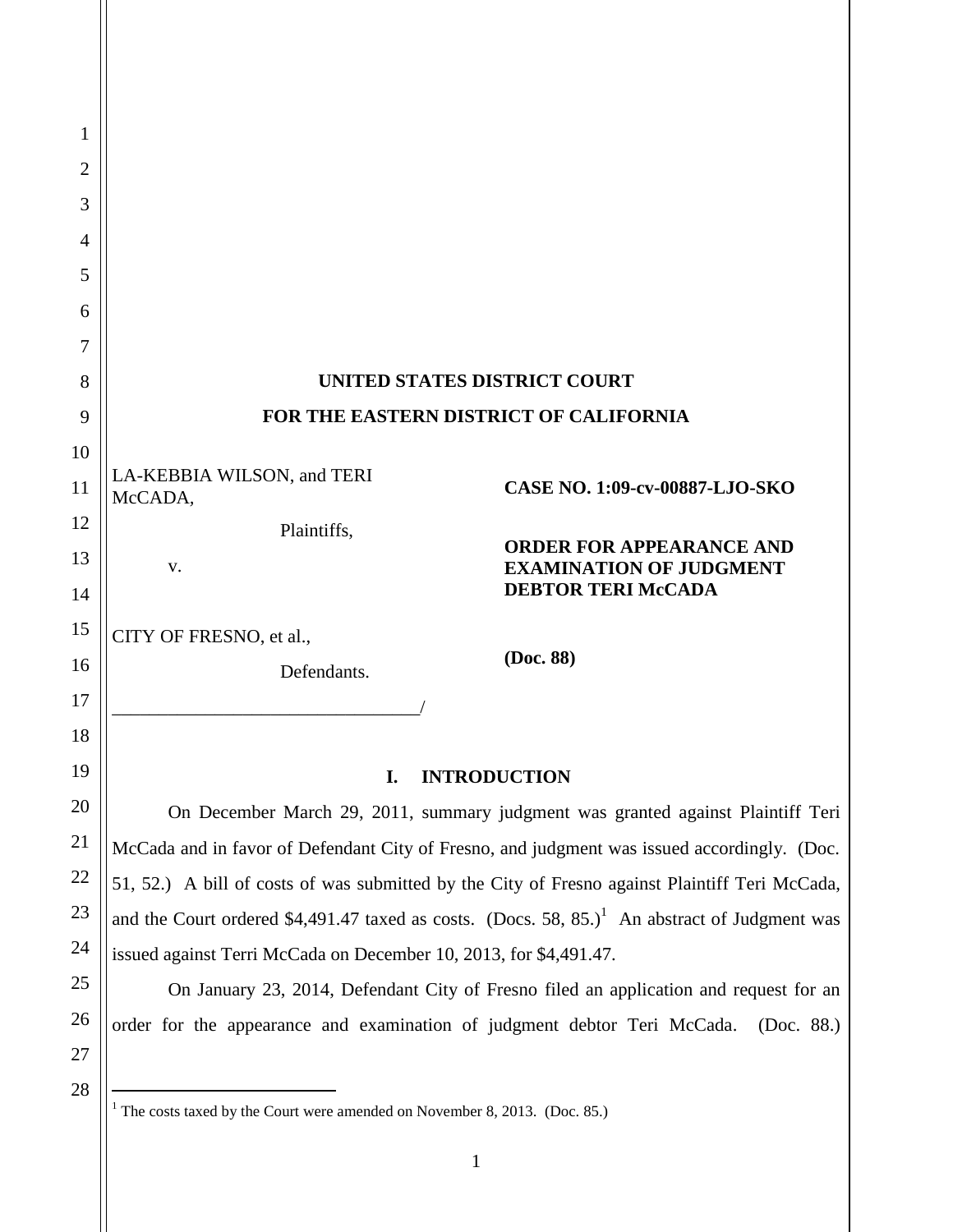1 2 3 4 5 Accordingly, Teri McCada is ordered to appear personally on **Wednesday, March 12, 2014, at 9:30 a.m. in Courtroom 7 of the United States District Courthouse, located at 2500 Tulare Street, Fresno, California, 93721,** to furnish information to aid in enforcement of a money judgment by answering questions about the Defendant/judgment debtor's real and person property. $2$ 

## **II. DISCUSSION**

Federal Rule of Civil Procedure 69 governs enforcement of judgment proceedings in federal courts. *Hilao v. Estate of Marcos*, 95 F.3d 848, 851 (9th Cir. 1996). Rule 69(a) provides:

- (1) **Money Judgment; Applicable Procedure***.* A money judgment is enforced by a writ of execution, unless the court directs otherwise. The procedure on execution – and in proceedings supplementary to and in aid of judgment or execution – must accord with the procedure of the state where the court is located, but a federal statute governs to the extent it applies.
- (2) **Obtaining Discovery.** In aid of the judgment or execution, the judgment creditor or a successor in interest whose interest appears of record may obtain discovery from any person--including the judgment debtor--as provided in these rules or by the procedure of the state where the court is located.

Fed. R. Civ. P. 69(a)(1)-(2).

Judgment debtor proceedings under California law "permit the judgment creditor to examine the judgment debtor, or third persons who have property of or are indebted to the judgment debtor, in order to discover property and apply it toward the satisfaction of the money judgment." *Imperial Bank v. Pim Elec., Inc.*, 33 Cal. App. 4th 540, 546-47; *see also* Cal. Civ. Proc. Code §§ 708.110-708.205. All assets of a judgment debtor are subject to enforcement. Cal. Civ. Proc. Code § 695.010 (a). California Code of Civil Procedure § 708.110 provides in relevant part:

(a) The judgment creditor may apply to the proper court for an order requiring the judgment debtor to appear before the court, or before a referee appointed by

 $\overline{a}$ 

6

7

8

9

10

11

 $2$  Plaintiffs set the debtor examination hearing for Wednesday, March 5, 2014; however, a calendar conflict requires that the appearance be ordered for March 12, 2014.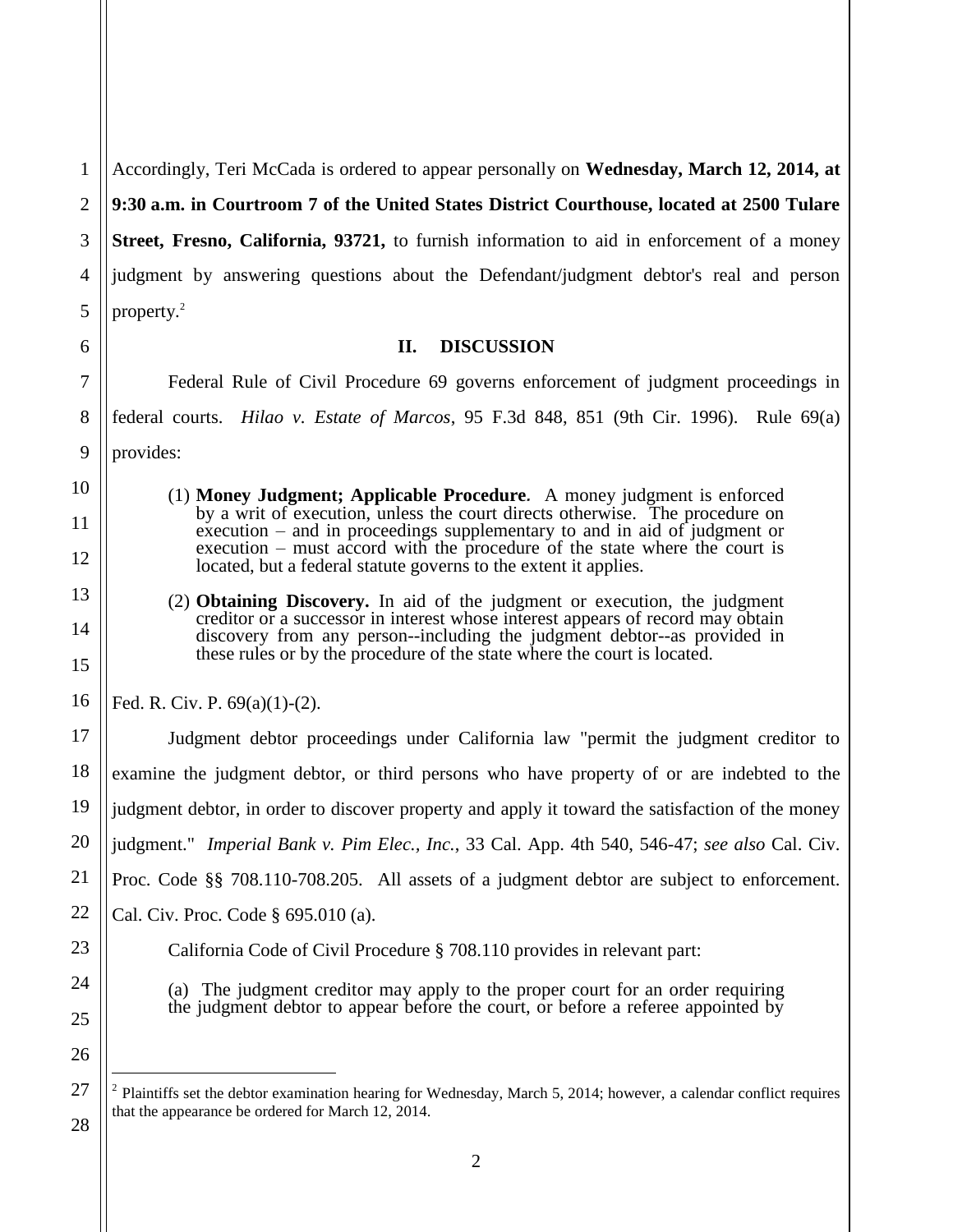the court, at a time and place specified in the order, to furnish information to aid in enforcement of the money judgment.

(b) If the judgment creditor has not caused the judgment debtor to be examined under this section during the preceding 120 days, the court shall make an order upon ex parte application of the judgment creditor.

(c) If the judgment creditor has caused the judgment debtor to be examined under this section during the preceding 120 days, the court shall make the order if the judgment creditor by affidavit or otherwise shows good cause for the order. The application shall be made on noticed motion if the court so directs or a court rule so requires. Otherwise, it may be made ex parte.

(d) The judgment creditor shall personally serve a copy of the order on the judgment debtor not less than 10 days before the date set for examination. Service shall be made in the manner specified in Section 145.10. Service of the order creates a lien on the personal property of the judgment debtor for a period of one year from the date of the order unless extended or sooner terminated by the court.

(e) The order shall contain the following statement in 14-point boldface type if printed or in capital letters if typed: "NOTICE TO JUDGMENT DEBTOR. If you fail to appear at the time and place specified in this order, you may be subject to arrest and punishment for contempt of court and the court may make an order requiring you to pay the reasonable attorney's fees incurred by the judgment creditor in this proceeding."

Cal Civ. Proc. Code § 708.110(a)-(e).

California Code of Civil Procedure § 708.160(a) also provides that "[e]xcept as otherwise provided in this section, the proper court for examination of a person under this article is the court in which the money judgment is entered." Cal. Civ. Proc. Code § 708.160(a). Here,

judgment was entered by this Court on March 29, 2011. (Doc. 29.)

As such, the City of Fresno's application sets forth the showing required by Federal Rule of Civil Procedure  $69(a)(2)$  and the applicable provisions of the California Code of Civil Procedure §§ 708.110 and 708.160.

## **III. CONCLUSION AND ORDER**

Accordingly, IT IS HEREBY ORDERED that:

1. Defendant/judgment debtor Teri McCada shall appear personally on **Wednesday, March 12, 2014, at 9:30 a.m. in Courtroom 7 of the United States District Courthouse, located at 2500 Tulare Street, Fresno, California, 93721,** to